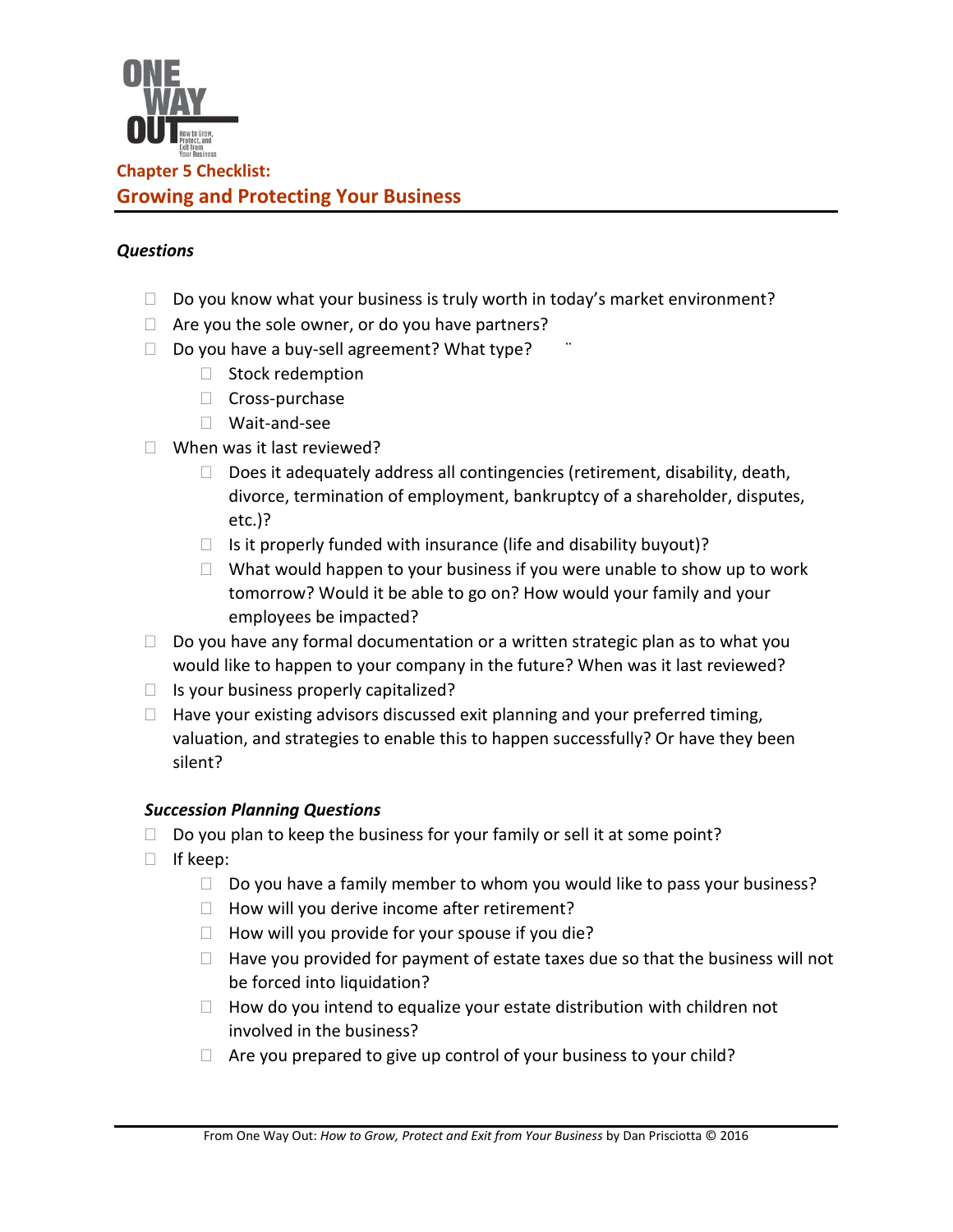

- $\Box$  What documents do you have in place to make sure that this strategy is executed under all circumstances?
- $\Box$  What steps have you taken to prepare your heirs to succeed you successfully?
- $\Box$  If sell:
	- $\Box$  To whom would you sell your business? Who will help you identify potential buyers, qualify them, negotiate, and close the sale?
	- $\Box$  Have you ever received an offer to sell your business? What happened? Was it firm and in writing? Why didn't you accept the offer? Was confidentiality maintained?
	- $\Box$  Do you know how to realize maximum value? Are you familiar with the competitive auction process of selling a business?
	- $\Box$  Are you represented by an investment banker or M&A advisor who is experienced in your industry, has a track record of success, and can help you sell for maximum value?
	- $\Box$  What is your time frame? Are you doing all you possibly can to position your business for sale at maximum value when you are ready?
	- $\Box$  What terms do you prefer: lump-sum cash or installments?
	- $\Box$  What is your plan to manage the tax liabilities arising from a sale?
	- $\Box$  How long do you plan to work for the business after the sale?

## *Employee Incentive Plans*

- $\Box$  What have you done to attract, retain, and reward employees?
- $\Box$  Do you have a qualified retirement plan?
	- □ What type?
		- SEP-IRA
		- SIMPLE-IRA
		- $\Box$  Profit-sharing/money purchase
		- $\Box$  401(k)
		- $\Box$  Defined-benefit (DB) plan
		- $\Box$  Cash balance plan
		- $\Box$  §419 plan
		- □ Other
- $\Box$  Do you have a nonqualified deferred compensation plan for yourself or key employees?
	- □ Who is covered?
	- $\Box$  Is your plan funded or unfunded?
	- $\Box$  How does the vesting schedule work?